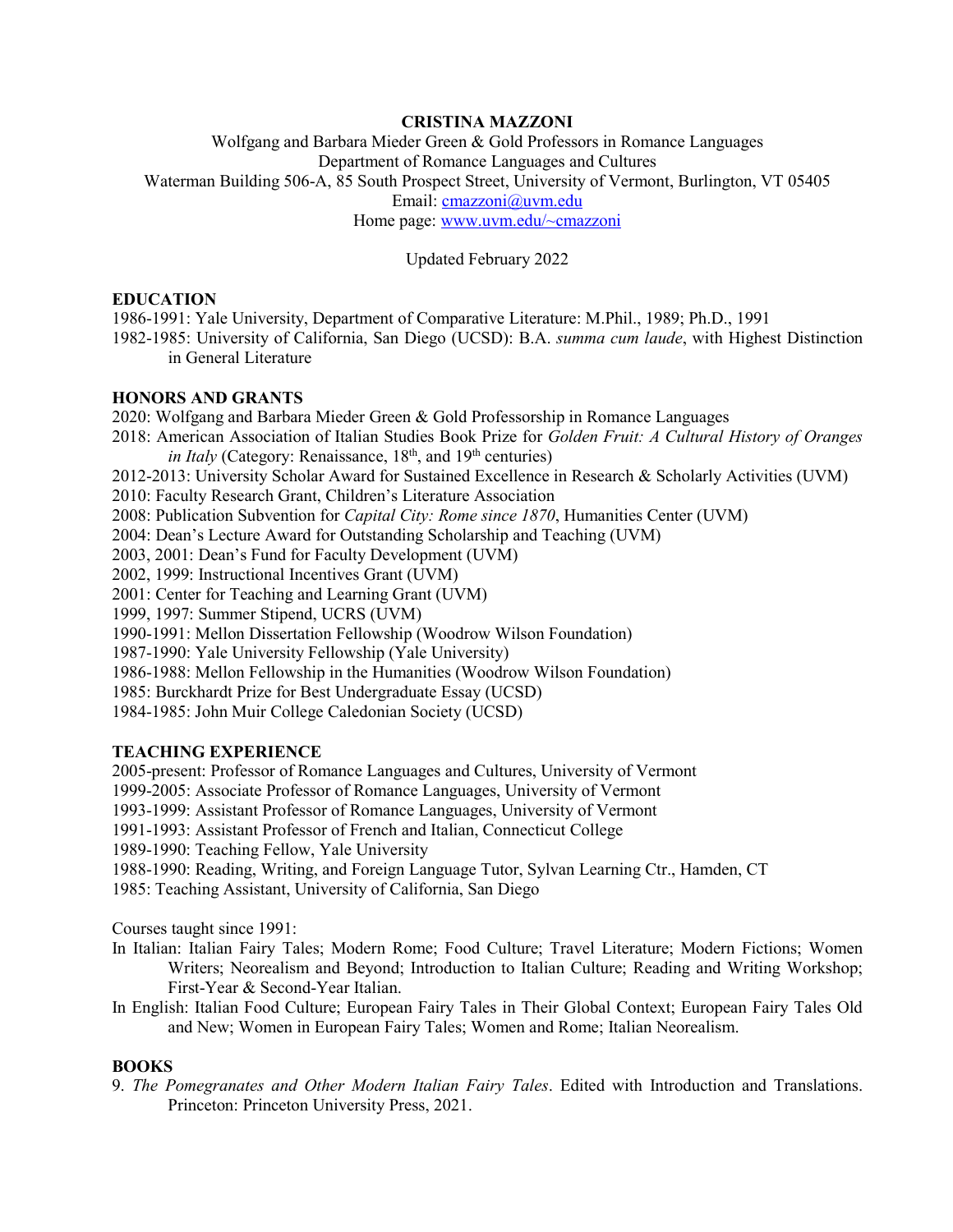- 8. *Golden Fruit: A Cultural History of Oranges in Italy*. Toronto: University of Toronto Press, 2018.
- 7. *She-Wolf: The Story of a Roman Icon.* Cambridge: Cambridge University Press, 2010.
- 6. *The Women in God's Kitchen: Cooking, Eating, and Spiritual Writing*. New York: Continuum, 2005. (Paperback edition: 2007; Polish translation: 2008; Portuguese translation: 2009.)
- 5. *Italian Made Simple*. New York: Broadway Books, 2003.
- 4. *The Voices of Gemma Galgani: The Life and Afterlife of a Modern Saint*. Chicago: University of Chicago Press, 2003. Co-authored with Rudolph Bell.
- 3. *Maternal Impressions: Pregnancy and Childbirth in Literature and Theory*. Ithaca, NY: Cornell University Press, 2002.
- 2. *Angela of Foligno's Memorial*. Edited with Introduction, Notes, and Interpretive Essay. Translated by John Cirignano. Cambridge: D.S. Brewer, 1999.
- 1. *Saint Hysteria: Neurosis, Mysticism, and Gender in European Culture*. Ithaca: Cornell University Press, 1996.

# **EDITED VOLUME**

*Capital City: Rome since 1870. Annali d'Italianistica* 28 (2010)*.*

# **JOURNAL ARTICLES AND BOOK CHAPTERS**

- 50. "The Fairy Tales in Cristina Campo's 'Della fiaba.'" In *Glossator: Practice and Theory of the Commentary* 11 (2021): 99-121.
- 49. "Gender and Sexuality in the Fairy Tales of Straparola and Basile." In *A Cultural History of the Fairy Tale: The Age of the Marvelous (1450-1650)*. Ed. Suzanne Magnanini. London: Bloomsbury, 2021.
- 48. "Changing the Sex of Cats: Considerations on Tale Type ATU 545, "The Cat as Helper, or, Puss in Boots," Between Italy and France." *Quaderni d'Italianistica* 40.2 (2019): 7-24.
- 47. "A Fairy Tale Madonna: Grazia Deledda's 'Our Lady of Good Counsel." *Spiritus: A Journal of Christian Spirituality* 19.1 (2019): 131-145.
- 46. "Angela of Foligno, *Complete Works*. Note sulla traduzione in lingua inglese di Paul Lachance." *Il Libro di Angela da Foligno e le sue traduzioni*. Ed. Alessandra Bartolomei Romagnoli and Massimo Vedova. Spoleto: Centro Italiano di Studi sull'Alto Medioevo, 2019. 113-120.
- 45. "Repetition in the Teaching of Fairy Tales: Considerations from the Classroom." *Teaching Fairy Tales.*  Ed. Nancy L. Canepa. Detroit: Wayne State UP, 2019. 263-274.
- 44. "Craving Fruits and Vegetables: Botanical Images of Pregnancy in Giovan Battista Basile's *The Tale of Tales*." *Erfüllte Körper: Inszenierungen von Schwangershaft.* Ed. Stephanie Heimgartner and Simone Sauer-Kretschmer. Paderborn: Wilhelm Fink, 2017. 15-28.
- 43. "Locked up and Locked in: Of Roman Imprisonments and Liberations." *Spiritus: A Journal of Christian Spirituality* 17.2 (2017): 246-251.
- 42. "Violence in Fairy Tales: Basile's *Lo cunto de li cunti* and Garrone's *Il racconto dei racconti*." *Annali d'Italianistica* 35 (2017): 177-192.
- 41. "A Roman Triptych of Holy Women." *Magistra: A Journal of Women's Spirituality in History* 22.1 (2016): 73-88.
- 40. "How to Candy Oranges and Reprimand the Pope: Catherine of Siena's Letter 346 to Urban VI." *Spiritus: A Journal of Christian Spirituality* 16.1 (2016): 41-57.
- 39. "The Fruit of Love in Giambattista Basile's 'The Three Citrons.'" *Marvels & Tales: Journal of Fairy Tale Studies* 29.2 (2015): 228-244.
- 38. "Of Blood Oranges and Golden Fruit: A Sacred Context for the 'Facts of Rosarno.'" *California Italian Studies* 5.1 (2014). http://escholarship.org/uc/item/7m2552wm.
- 37. "How Not to Play with Dolls: Contessa Lara's 'Una bambola' and Luigi Pirandello's 'Servitù.'" *Forum Italicum* 48.1 (2014): 110-125.
- 36. "On Women, Holiness, and Middle Age." *Magistra: A Journal of Women's Spirituality in History* 19.2 (2013): 35-40.
- 35. "Cristina Campo's Visions and Revisions: The Essay 'Una rosa' between 1962 and 1971." *Quaderni*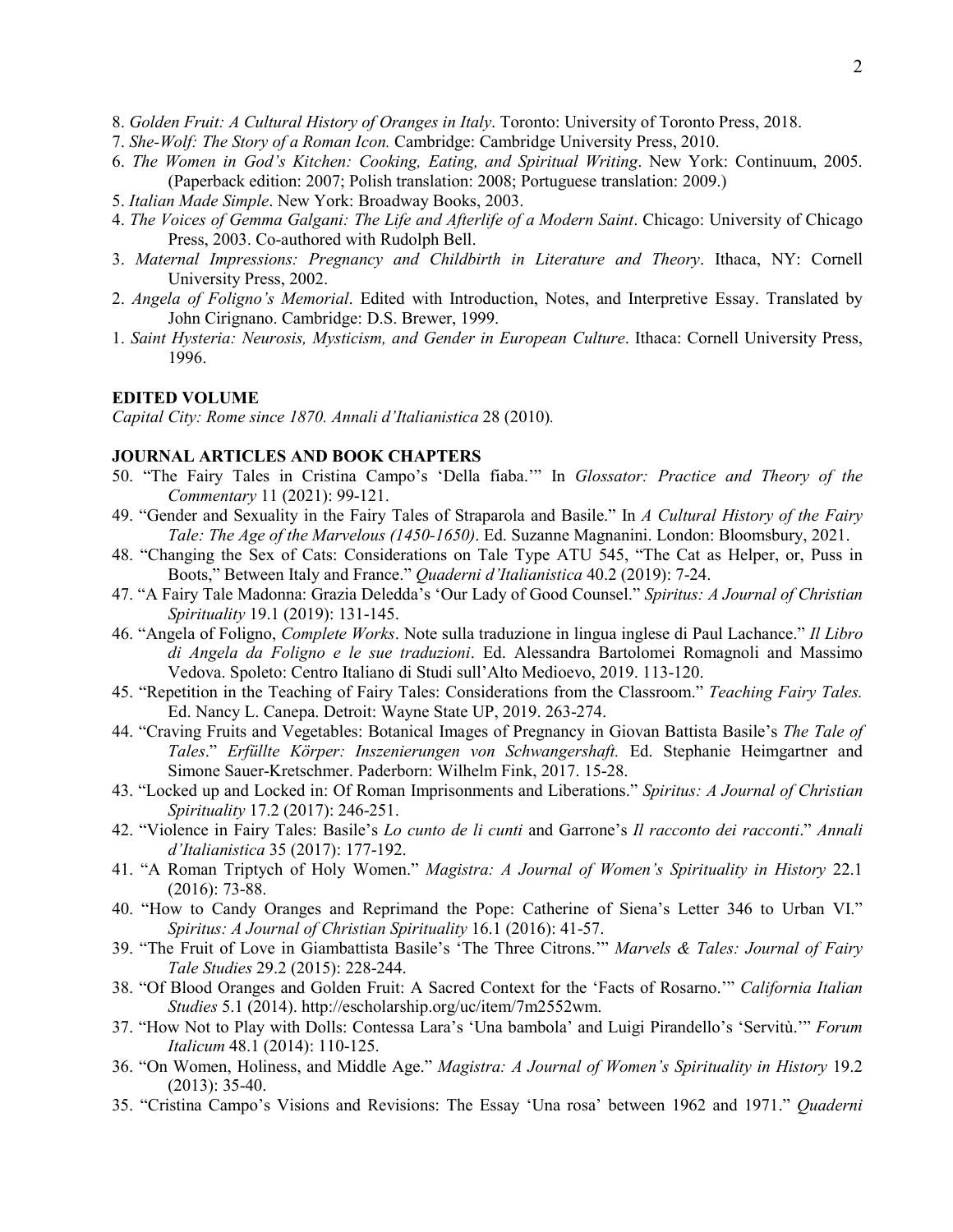*d'Italianistica* 33.2 (2012): 151-170.

- 34. "Tough Magical Nuts to Crack: Cristina Campo's Reflections on Fairy Tales." *Marvels & Tales: Journal of Fairy Tale Studies* 26.2 (2012): 240-258.
- 33. "Treasure to Trash, Trash to Treasure: On Dolls and Waste in Italian Children's Literature." *Children's Literature Association Quarterly* 37.3 (2012): 250-265.
- 32. "The Beauty of the Beast: Fairy Tales as Mystical Texts in Simone Weil and Cristina Campo." *Spiritus: A Journal of Christian Spirituality* 11.2 (2011): 157-75.
- 31. "Capital City: Rome 1870-2010." *Annali d'Italianistica* 28 (2010): 13-29.
- 30. "Angela of Foligno." *Medieval Holy Women in the Christian Tradition*. Ed. Alastair Minnis and Rosalynn Voaden. Turnhout, Belgium: Brepols, 2010. 581-600.
- 29. "'The Loving Re-Education of a Soul': Learning from Fairy Tales through Grazia Deledda and Cristina Campo." *Quaderni d'Italianistica* 29.2 (2008): 93-110.
- 28. "Of Golden Feathers and Light Reading: Guido Gozzano's 'Piumadoro e Piombofino.'" *Quaderni d'Italianistica* 29.1 (2008): 105-24.
- 27. "The Short-Legged Fairy: Reading and Teaching Pinocchio as a Feminist." *Approaches to Teaching Collodi's* Pinocchio *and Its Adaptations*. Ed. Michael Sherberg. New York: MLA Publications, 2007. 80-86.
- 26. "And My Soul Grew Through Contact with Holy Things: Thérèse of Lisieux in Rome." *Magistra: A Journal of Women's Spirituality in History* 13.2 (2007): 75-93.
- 25. "Mystical and Literary Texts: Meeting the Other, and Each Other, at the Border of Language." *Annali d'Italianistica* 25 (2007): 105-22.
- 24. "Finding Gemma Galgani in Lucca: A Saint in Her Place." *Magistra: A Journal of Women's Spirituality in History* 12.1 (2006): 24-45.
- 23. "Cucina, donne e santità: Dalla pratica alla scrittura." *Il cibo e le donne nella cultura e nella storia. Prospettive interdisciplinari.* Ed. Maria Giuseppina Muzzarelli and Lucia Re. Bologna: CLUEB, 2006. 67-81.
- 22. "Braiding Bridges with Mysticism, Literature, Theory. The Case of Margaret Mazzantini's *Non ti muovere*." *Quaderni d'Italianistica* XXIII.2 (2002): 87-99.
- 21. "Washing Lettuce with Holy Water: Food and Spirituality in Angela of Foligno's *Memorial*." *Rivista di studi italiani* XX.1 (2002): 116-28.
- 20. "Of Stockfish and Stew: Feasting and Fasting in the *Book* of Margery Kempe." *Food and Foodways* 10.4 (2002): 171-82.
- 19. "'That in Giving Me Life, You Still Remain Alive': Fetal Beginnings and Maternal Endings at Two Centuries' Ends." *Annali d'Italianistica* 18 (2000): 255-76.
- 18. "Pregnant Bodies of Knowledge: Italian Narratives of Fetal Movement (1880's-1920's)." *Rivista di studi italiani* 17.1 (1999): 222-41.
- 17. "What Should a Woman Smell Like? Body and Language in Capuana's *Profumo*." *American Journal of Italian Studies* 21.58 (1998): 112-27.
- 16. "'Di mamma ce n'è una sola': Fascism, Demography, and the Mother's Voice in Ada Negri's 'Niobe.'" *Italian Culture* 15 (1997): 115-30.
- 15. "Looking Fat: Ironizing Fetishism in Marchesa Colombi's *Un matrimonio in provincia*." *Quaderni d'Italianistica* XVIII.2 (1997): 273-82.
- 14. "Parturition, Parting, and Paradox in Turn-of-the-Century Italian Literature (D'Annunzio, Aleramo, Neera)." *Forum Italicum* 31.2 (1997): 343-66.
- 13. "'L'abito non fa la monaca': Clothing and Gender in Giovanni Verga's *Storia di una capinera*." *Italian Quarterly* 34.133-134 (1997): 33-46.
- 12. "Impressive Cravings, Impressionable Bodies: Pregnancy and Desire from Cesare Lombroso to Ada Negri." *Annali d'Italianistica* 15 (1997): 137-57.
- 11. "Le parole del Verbo: Twentieth-Century Italian Literature and Christianity." *Annali d'Italianistica* 15 (1997): 341-48.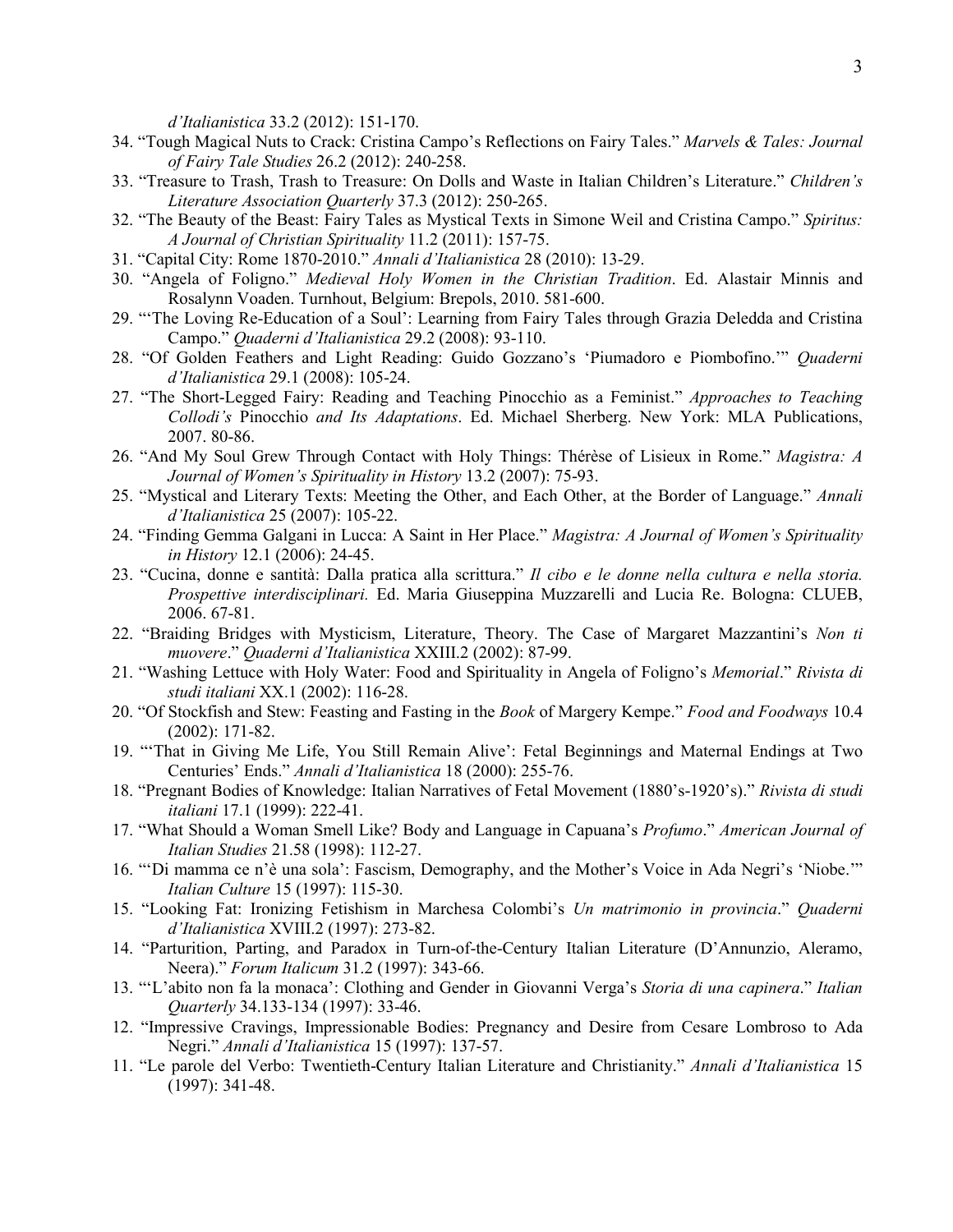- 10. "Difference, Repetition, and the Mother-Daughter Bond in Ada Negri." *Rivista di studi italiani* 15.1 (1997): 55-74.
- 9. "Gazing at the Veil, Unveiling the Fetish: The Case of Camillo Boito's Short Stories." *Italian Quarterly* 33.129-130 (1996): 29-43.
- 8. "On the (Un)Representability of Woman's Pleasure: Angela of Foligno and Jacques Lacan." In *Gender and Text in the Later Middle Ages*. Ed. Jane Chance. Gainesville: University Press of Florida, 1996. 239-62.
- 7. "Rappresentazione della violenza / Violenza della rappresentazione: 'La Leda senza cigno' e 'La Violante dalla bella voce,' di G. D'Annunzio." *Forum Italicum* 29.2 (1995): 266-85.
- 6. "Visions of the Mystic / Mystical Visions: Interpretations and Self-Interpretations of Gemma Galgani." *Annali d'Italianistica* 13 (1995): 371-86.
- 5. "Italian Women Mystics: A Bibliographical Essay." *Annali d'Italianistica* 13 (1995): 401-35.
- 4. "Is Beauty Only Skin Deep? Constructing the Female Corpse in *Scapigliatura*." *Italian Culture* 12 (1994): 175-87.
- 3. "Writing the Rite: Text and Sacrifice in Drieu La Rochelle." *French Forum* 18.2 (1993): 213-30.
- 2. "(Re)Constructing the Incipit: The Sublimation of Narrative Beginnings in Calvino and Freud." *Comparative Literature Studies* 30.1 (1993): 53-68.
- 1. "Mysticism, Abjection, Transgression: Angela of Foligno and the Twentieth Century." *Mystics Quarterly* 17.2 (1991): 61-70.

# **SHORT ARTICLES**

- 9. "Hildegard of Bingen." *Oxford Companion to Cheese*. Ed. Catherine Donnelly. Oxford: Oxford University Press, 2016. 354.
- 7-8. "Angela of Foligno." "Cristina Campo." *Literary Encyclopedia*. January 2015.
- 6. "Angela of Foligno." *Radical Grace* 25.1 (2012): 16-21.
- 5. "Thérèse de Lisieux." *Encyclopedia of Women in World History*. Ed. Bonnie G. Smith. Oxford: Oxford University Press, 2008. 229.
- 4. "Religious Aspects of Fasting and Food." *Women and Gender in Medieval Europe: An Encyclopedia*. Ed. Margaret Schaus. New York: Routledge, 2006. 280-81.
- 1-3. "Hysteria." "Medicine." "Mysticism." *The Feminist Encyclopedia of Italian Literature*. Ed. Rinaldina Russell. Westport, CT: Greenwood Press, 1997. 157-58; 201-202; 216-18.

#### **BOOK REVIEWS**

- 33. Robin Pickering-Iazzi, editor. *The Italian Antimafia, New Media, and the Culture of Legality. Quaderni d'Italianistica* 38.1. 276-278.
- 32. Pasquale Verdicchio. *Bound by Distance: Rethinking Nationalism through the Italian Diaspora*. *Annali d'Italianistica* 35 (2017): 512-514.
- 31. Diodata Malvasia. *Writings on the Sisters of San Luca and Their Miraculous Madonna*. *Annali d'Italianistica* 35 (2017): 560-561.
- 30. Natasha Chang. *The Crisis-Woman: Body Politics and the Modern Woman in Fascist Italy*. *Annali d'Italianistica*. *Annali d'Italianistica* 34 (2016): 636-638.
- 29. Valeria Finucci. *The Prince's Body: Vincenzo Gonzaga and Renaissance Medicine*. Cambridge, MA: Harvard UP, 2015. *CritCom: A Forum for Research and Commentary on Europe.* http://councilforeuropeanstudies.org/critcom/the-princes-body-vincenzo-gonzaga-and-renaissancemedicine/
- 28. Manuela Scarci, ed. *Creating Women: Representation, Self-Representation, and Agency in the Renaissance*. *Annali d'Italianistica* 33 (2015): 443-444.
- 27. Eugenia Paulicelli. *Writing Fashion in Early Modern Italy: From* Sprezzatura *to Satire*. Burlington, VT: Ashgate, 2014. *Annali d'Italianistica* 33 (2015): 47-471.
- 26. Angela da Foligno. *Memoriale*. Ed. Enrico Menestò. *Renaissance Quarterly* 67.1 (2014): 286.
- 25. Arcangela Tarabotti. *Letters Familiar and Formal*. Edited and Translated by Meredith K. Ray and Lynn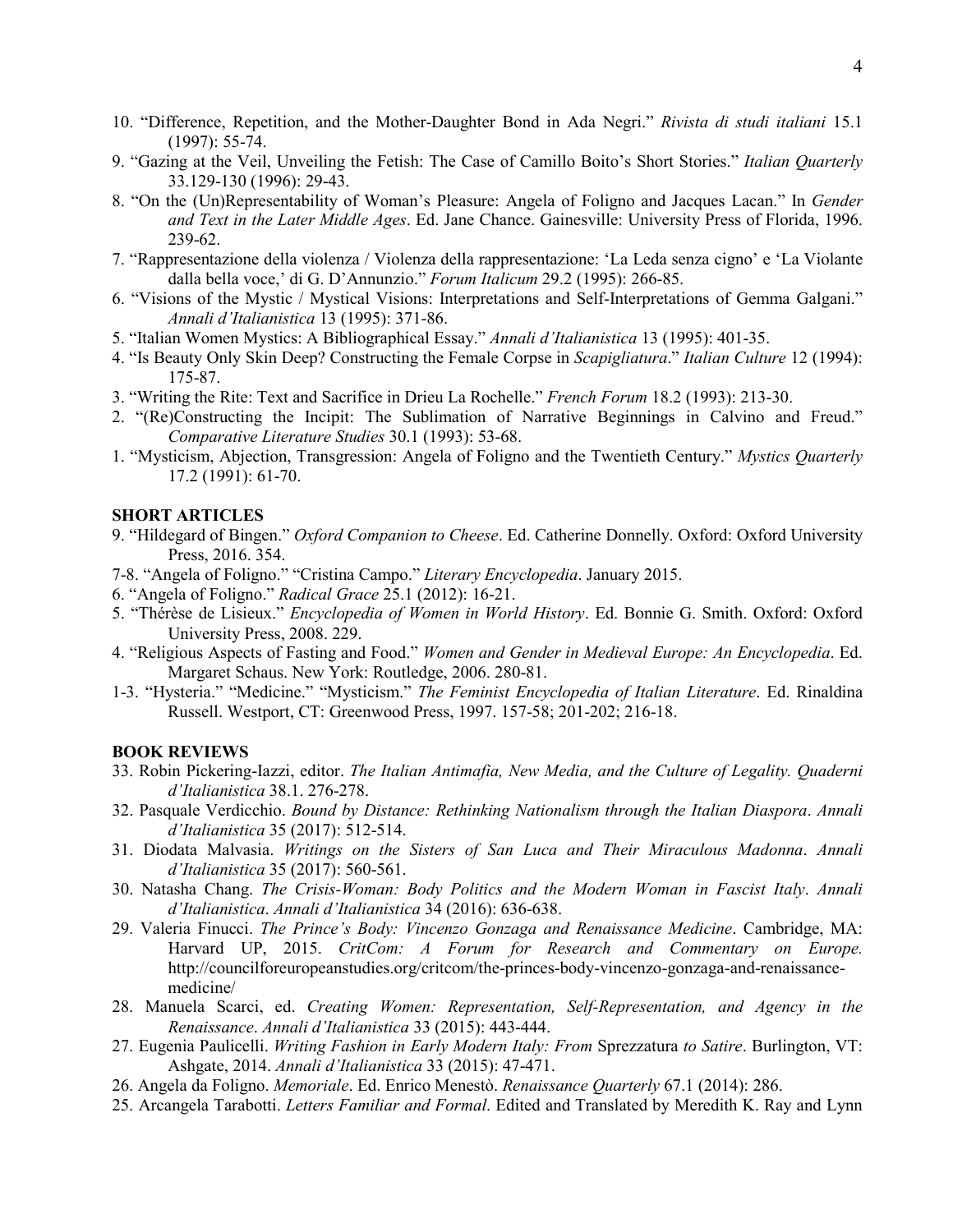Lara Westwater. *Annali d'Italianistica* 31 (2013): 665.

- 24. Giacomo Castelvetro. *The Fruits and Vegetables of Italy*. Trans. Gillian Riley. *Annali d'Italianistica* 30 (2012): 520-521.
- 23. Edith Bruck. *Privato*. Postfazione Gabriella Romani. *Annali d'Italianistica* 30 (2012): 553-554.
- 22. Jan Goldstein. *Hysteria Complicated by Ecstasy: The Case of Nanette Leroux. Nineteenth-Century French Studies* 40.3-4 (2012): 330-333.
- 21. Laura Salsini. *Addressing the Letter: Italian Women Writers' Epistolary Fiction*. *Annali d'Italianistica* 29 (2011): 503-505.
- 20. Jane Tylus. *Reclaiming Catherine of Siena: Literature, Culture, and the Signs of Others*. *Annali d'Italianistica* 28 (2010): 537-38.
- 19. Giambattista Basile. *The Tale of Tales, or Entertainment for Little Ones*. *Annali d'Italianistica* 27 (2009): 478-79.
- 18. Vincenzo De Caprio. *Viaggiatori nel Lazio. Fonti italiane 1800-1920*. *Annali d'Italianistica* 27 (2009): 481-83.
- 17. Daniela De Pau and Georgina Torello, eds. *Watching Pages, Reading Pictures: Cinema and Modern Literature in Italy. Annali d'Italianistica* 27 (2009): 514-16.
- 16. Kari Elisabeth Børresen and Sara Cabibbo, eds. *Gender, Religion, Human Rights in Europe. Annali d'Italianistica* 26 (2008): 425-27.
- 15. Grazia Deledda. *Marianna Sirca*. Translated and with an introduction by Jan Kozma. Cranbury, *Annali d'Italianistica* 25 (2007): 555-56.
- 14. Rachel Mesch. *The Hysteric's Revenge: French Women Writers at the Fin de Siècle*. *Nineteenth-Century French Studies* 36.1-2 (2007): 178-80.
- 13. Annibal Guasco. *Discourse to Lady Lavinia His Daughter Concerning the Manner in Which She Should Conduct Herself When Going to Court as Lady-in-Waiting to the Most Serene Infanta, Lady Caterina, Duchess of Savoy*. Ed. and trans. Peggy Osborn. Maddalena Campiglia. *Flori, A Pastoral Drama: A Bilingual Edition*. Ed. Virginia Cox and Lisa Sampson. Trans. Virginia Cox. Maria Gaetana Agnesi, Giuseppa Eleonora Barbapiccola, Diamante Medaglia Faini, Aretafila Savini de' Rossi, and the Accademia de' Ricovrati. T*he Contest for Knowledge: Debates over Women's Learning in Eighteenth-Century Italy*. Ed. and trans. Rebecca Messbarger and Paula Findlen. *Annali d'Italianistica* 24 (2006): 400-5.
- 12. Giulia Bigolina, *Urania: A Romance*, edited and translated by Valeria Finucci. *Annali d'Italianistica* 23 (2005): 286-88.
- 11. Massimo Riva, ed., *Italian Tales: An Anthology of Contemporary Italian Fiction*. *Annali d'Italianistica* 23 (2005): 355-56.
- 10. Arcangela Tarabotti, *Paternal Tyranny*, edited and translated by Letizia Panizza. *Annali d'Italianistica* 23 (2005): 293-95.
- 9. Karen Pinkus, *The Montesi Scandal: The Death of Wilma Montesi and the Birth of the Paparazzi in Fellini's Rome*. *Annali d'Italianistica* 22 (2004): 478-80.
- 8. Valeria Finucci, *The Manly Masquerade: Masculinity, Paternity, and Castration in the Italian Renaissance*. *Annali d'Italianistica* 21 (2003): 608-9.
- 7. Valeria Finucci and Kevin Brownlee, editors. *Generation and Degeneration: Tropes of Reproduction in Literature and History*. *Annali d'Italianistica* 20 (2002): 587.
- 6. Florinda Iannace, ed. *Maria Vergine nella letteratura italiana*. *Annali d'Italianistica* 19 (2001): 341-43.
- 5. Karen Pinkus, *Bodily Regimes: Italian Advertising under Fascism*. *Romance Quarterly* (2000): 63.
- 4. Elena Urgnani. *La vicenda letteraria e politica di Eleonora de Fonseca Pimentel*. *Annali d'Italianistica* 18 (2000): 501-3.
- 3. Luisetta Elia Chomel. *D'Annunzio: Un teatro al femminile*. *Italian Culture* 16.1 (1998): 221-224.
- 2. Martin Roberts, *Michel Tournier: Bricolage and Cultural Mythology. Romance Quarterly* 44.3 (1997): 189-90.
- 1. Juliana Schiesari, *The Gendering of Melancholia: Feminism, Psychoanalysis, and the Symbolics of Loss in Renaissance Literature*. *Bulletin of the History of Medicine* 68 (1994): 718-19.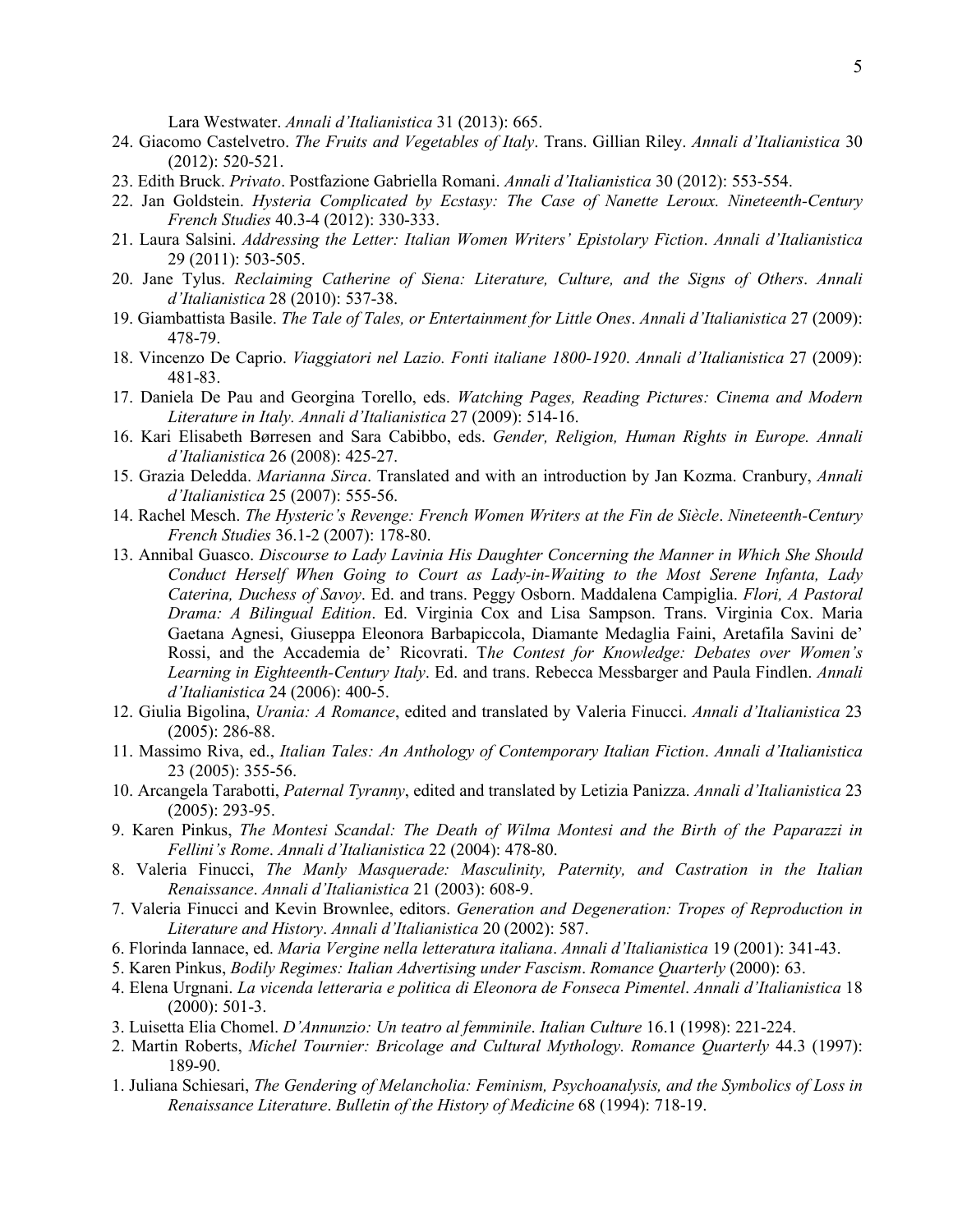## **BOOK TRANSLATION**

Edward Curtis, *I grandi guerrieri*. Rome: Contrasto, 2004. (Translated from English into Italian.)

## **HONORARY LECTURES**

- 5. "Fruits of the Womb: Botanical Metaphors of Pregnancy in European Culture." Keynote Presentation. *Erfüllte Körper: Inszenierungen von Schwangerschaft*, Ruhr University Bochum, Germany. December 2015.
- 4. "How to Pick, Peel, and Eat Oranges Like an Italian: Recipes for Reading." University Scholar Inaugural Lecture, University of Vermont. February 2013.
- 3. "The Roman She-Wolf: An Old Beast in the Modern City." Annual Mastrangelo Lecture, Catholic University of America. February 2010.
- 2. "Nourishing Souls and Feeding Bodies: The Work of Christian Holy Women." Institute for Catholic Studies. John Carroll University. March 2004.
- 1. "Wash your Lettuce Well, Eat Dessert First, and Don't Forget to Play with Your Food: Eating and Cooking Lessons from Christian Holy Women." Dean's Lecture. University of Vermont. April 2004.

#### **SCHOLARLY PRESENTATIONS**

- 19. "Golden Fruit." Faculty Seminar, Department of Romance Languages and Linguistics, University of Vermont. November 2016.
- 18. "Rome and the She-Wolf." Rutgers University, October 2012.
- 17. "Of Swans and Roses: Spirituality and Fairy Tales in Cristina Campo's Essays." Italy's / Italies Today Conference, University of New Hampshire. March-April 2011.
- 16. "Fairy Tales as Mystical Texts in Simone Weil and Cristina Campo." Language, Literature, and Mysticism Conference, Stanford Humanities Center. October 2010.
- 15. "The Myth of Rome in Contemporary She-Wolves." NeMLA Convention, Montreal. April 2010.
- 14. "She-Wolf: The Story of a Roman Icon." Faculty Seminar, Department of Romance Languages, University of Vermont. November 2009.
- 13. "She-Wolf: The Story of a Roman Icon." Annual Convention of the Vermont Classical Language Association. October 2009.
- 12. "Modern Guidebooks and the Roman She-Wolf." Annual Convention of the American Association of Italian Studies. Saint John's University. May 2009.
- 11. Sugar and Spice and Everything Nice? Sweets, Celibacy, and Women's Holiness." Rutgers Center for Historical Analysis, Rutgers University. February 2004.
- 10. "From the Mundane to the Divine: Braiding Bridges with Mysticism, Literature, Theory. The Case of Margaret Mazzantini's *Non ti muovere* (2001)." Annual Convention of the American Association of Italian Studies. Georgetown University. March 2003.
- 9. "The Naked Teacher: Unveiling Technology in the Italian Classroom." Faculty Seminar, Department of Romance Languages, University of Vermont. March 2002.
- 8. "Maternal Impressions." Faculty Seminar, Department of Romance Languages, University of Vermont. October 2000.
- 7. "The Ecstasy of Saint Hysteria." International Colloquium on Women Mystics. Canisius College. October 1995.
- 6. "Visions of the Mystic/Mystical Visions." Symposium on Gender Issues in Church and Society. Saint Michael's College, October 1994.
- 5. "Visions of the Mystic/Mystical Visions: Interpretations and Self-Interpretations of Gemma Galgani." Faculty Seminar, Department of Romance Languages, University of Vermont. April 1994.
- 4. "Mystic and Hysteric, Mystic as Hysteric." Annual Convention of the American Association of Italian Studies. University of Wisconsin at Madison. April 1994.
- 3. "Fantasies of Dissection in Nineteenth-Century Italy." Annual Convention of the American Association of Italian Studies. University of Texas at Austin. April 1993.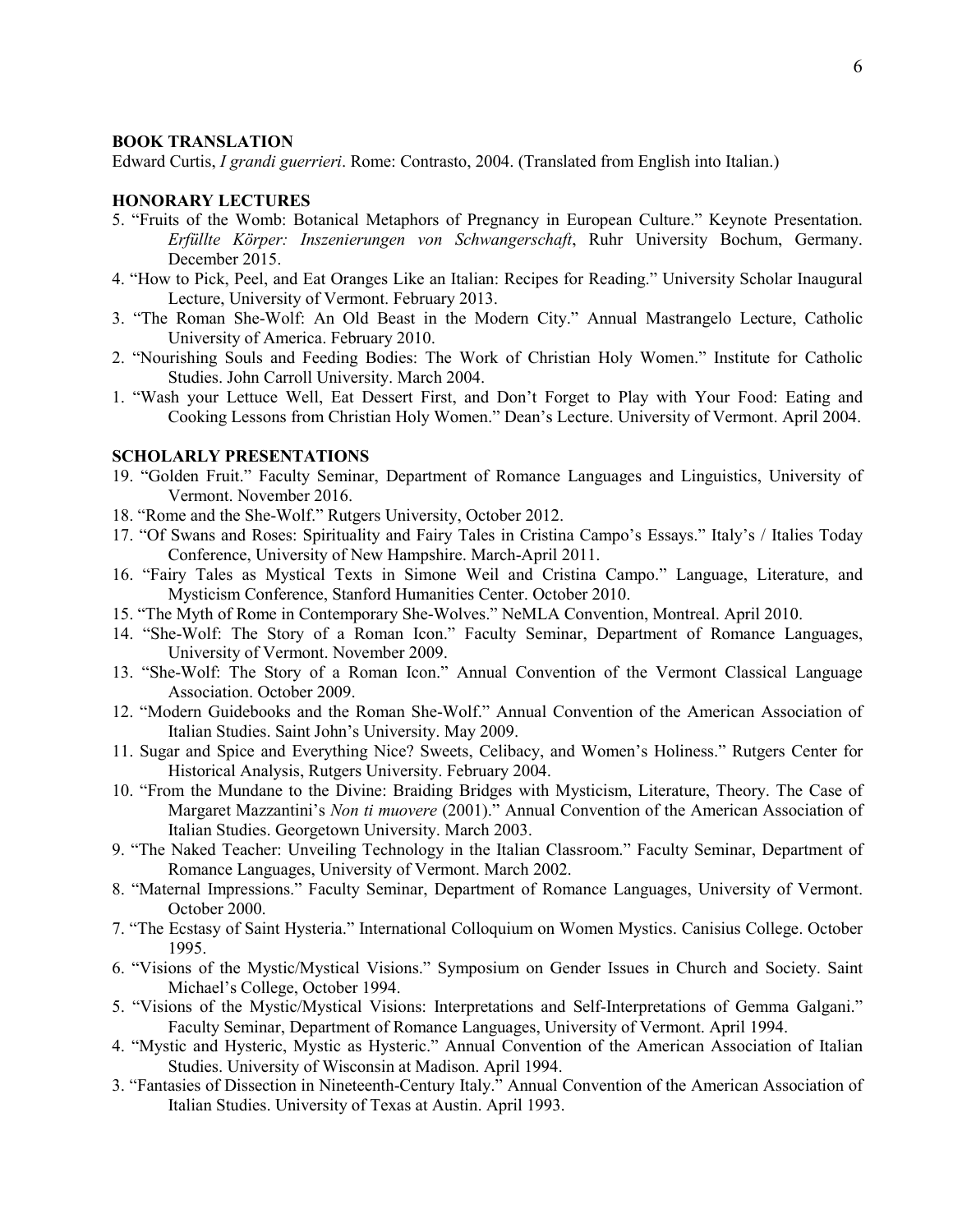- 2. "Jean-Martin Charcot's *Le démoniaques dans l'art*." Colloquium in Nineteenth-Century French Studies. SUNY Binghamton. October 1992.
- 1. "Parme de biastemare in ziò ch'io dico." Annual Convention of the American Association of Italian Studies. University of Michigan at Ann Arbor. April 1991.

## **OTHER PRESENTATIONS**

- 5-6. "Multilingual Writers, Multiliterate Lives." Panel. Spring 2013 & Spring 2014, Writing in the Disciplines Program, UVM
- 4. "The She-Wolf in the Story of the Foundation of Rome." Rice Memorial High School, South Burlington, Vermont. October 2012.
- 3. "Catherine of Siena: An Introduction." Saint Catherine of Siena Parish, Shelburne, Vermont. December 2009.
- 2. "Teaching and Learning Italian at UVM." Presentation to the External Board of Advisors, College of Arts and Sciences, University of Vermont. April 2003.
- 1. "Weaving the Web in and out of the Italian Classroom." Presentation to the UVM Board of Trustees, University of Vermont. October 2002.

### **PROFESSIONAL AND UNIVERSITY SERVICE**

2021: Professional Standards Committee (UVM)

- 2018-2021: Member of: Curriculum Committee (RLL); Dean's Task force for Core Competencies (CAS); Dean's Task Force for Core Curriculum (CAS); Dean's Committee for Endowed Chairs (CAS); FWIL Committee (UVM)
- 2018: Chair Review Committee (UVM)
- 2016-2018: Director, Italian Studies Program, UVM
- 2016-2018: Personnel Committee, Member, Dept. of Romance Languages and Linguistics
- 2016: Manuscript reviewer for *Routledge*
- 1995-2018: Italian Grammar, Literature, and Culture web pages: [http://www.uvm.edu/~cmazzoni](http://www.uvm.edu/%7Ecmazzoni)
- 2015-2020: Faculty Mentor, UVM
- 2015-2020: Co-editor, *Annali d'Italianistica*.
- 2015- 2016: Administrator, Italian at UVM page, Facebook
- 2015: Member of RLL Resource Committee; Member of RLL Executive Committee
- 2015: Reviewer, *Food and Foodways: Explorations in the History and Culture of Human Nourishment*
- 2011- 2014: Chair, Dept. of Romance Languages and Linguistics, UVM
- 2011- 2014: Administrator, UVM Romance Languages & Linguistics page, Facebook
- 2013- 2014: Dean's Strategic Planning Subcommittee on Faculty Success, UVM
- 2009- 2014: Humanities Center, Executive Committee, UVM
- 2012: Promotion Reviewer: University of New Hampshire; Franklin & Marshall College
- 2011: Promotion reviewer: U.C.L.A.; Washington University at St. Louis; UVM
- 2009: Organizer, three sessions, Annual Convention of the American Association of Italian Studies: Capital City I: Porta Pia and Its Cultural Legacy; Capital City II: Urban Mythology and Its Fascist Articulations; Capital City III: City of Travelers, Global Metropolis
- 2009: Chaired session at the Annual Convention of the American Association of Italian Studies: Capital City II: Urban Mythology and Its Fascist Articulations
- 2009- 2010: Honors College Coordinator, College of Arts and Sciences, UVM
- 2009: Reviewer, Prentice Hall Publishing Company; Reviewer, Heinle Publishers
- 2008: Reviewer, Heinle Publishers
- 2008: Promotion Reviewer, Georgetown University
- 2007-2010: Faculty Standards Committee, College of Arts and Sciences, UVM (Chair AY 2007-2008)
- 2007: Reviewer: Heinle Publishers; *Food and Foodways: Explorations in the History and Culture of Human Nourishment*